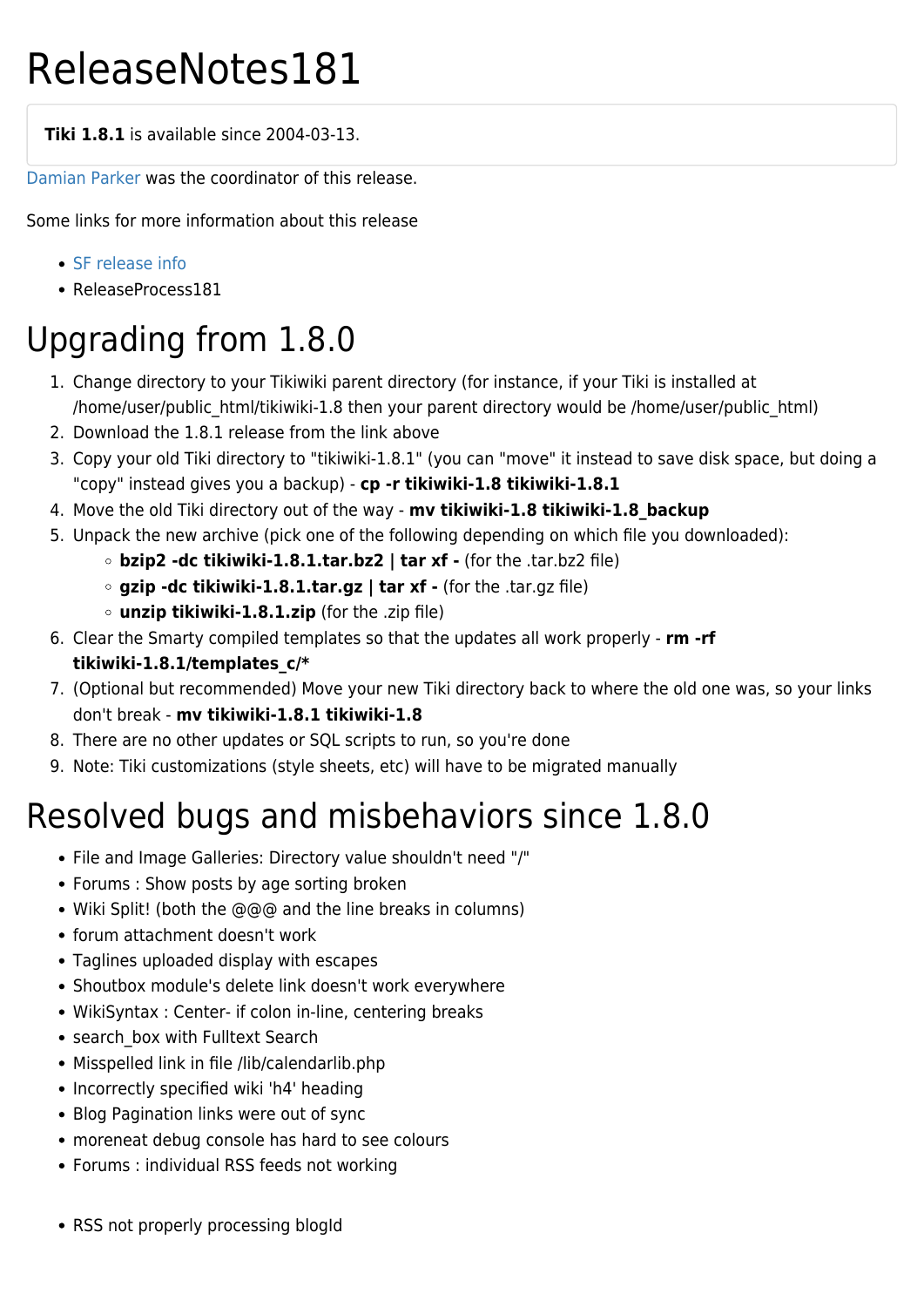- FANCYTABLE plugin generates wrong TD format
- RSS feeds are sent with Wiki Formatting instead of HTML
- RSS feed brakes in 1.8 RC3 httprequest() in tikilib didnt return any data
- Newsletters: Subscribers get same unsubscribe code
- File Gals:IIS REQUEST URI not set in file download
- lastLogin was the same as currentLogin
- ARTICLES plugin wasnt showing the topic images.
- mod-who is there Fixed missing quote marker
- commzone/attzone area JS flip link fixed for all themes (comments and attachments weren't staying to show in Konqueror) with more accessible solution
- Contact Anonymous fixed remember to enabled the Contact Us and user Messaging features, set a contact name on Admin->General and let anonymous use the messaging system permission
- Integrator that was unable to save new repository
- iframe width in featured-link feature
- Wiki quick help SQL plugin documentation
- breaks in the BOX plug-in
- missing ?forumId= in tiki-forum(s) rss.php
- SPLIT and BOX plugins to render all wiki syntax properly
- diff and source view to display special characters properly
- external RSS feeds: first entry was not shown
- more XHTML fixes (some ported from 1.7.x branch)
- Corrected the alignment in neat theme for wiki page icons

#### New Features and changes

- en-uk Language file, mainly because we british love our colour
- adding a powered by Tiki logo on bottom bar
- Added support for Atom output feeds, details see<http://bitworking.org/rfc/draft-gregorio-07.html>
- Added support for external Atom feeds, just add them on the rss feeds page!
- Added new module forums last posts, that shows the newest posts in forums. prefixes like Re: or Aw: are removed prior to output
- ARTICLES now includes Topic Filtering
- new module last category items
- Spelling Mistakes corrected also modified the language files to reflect those changes, so not to break the language translations
- German translation
- RSS 2.0 output feeds support the author tag now
- RSS: better looking stylesheet
- RSS: Blogs now show title instead of a timestamp
- RSS: if there is an empty item title, it gets replaced with a creation timestamp of that item
- RSS: forums rss shows author names now
- avatars: user can choose to have no avatar if he has one currently
- Added  $\langle \rangle$ []])({}'" -\*#;:& to special character input marclaporte
- Replaced the powered by RDF button with better quality one and aligned all buttons vertically to middle
- dropdown navigation for backlinks and structures in wiki pages
- the module last modif pages so it don't display minor changes